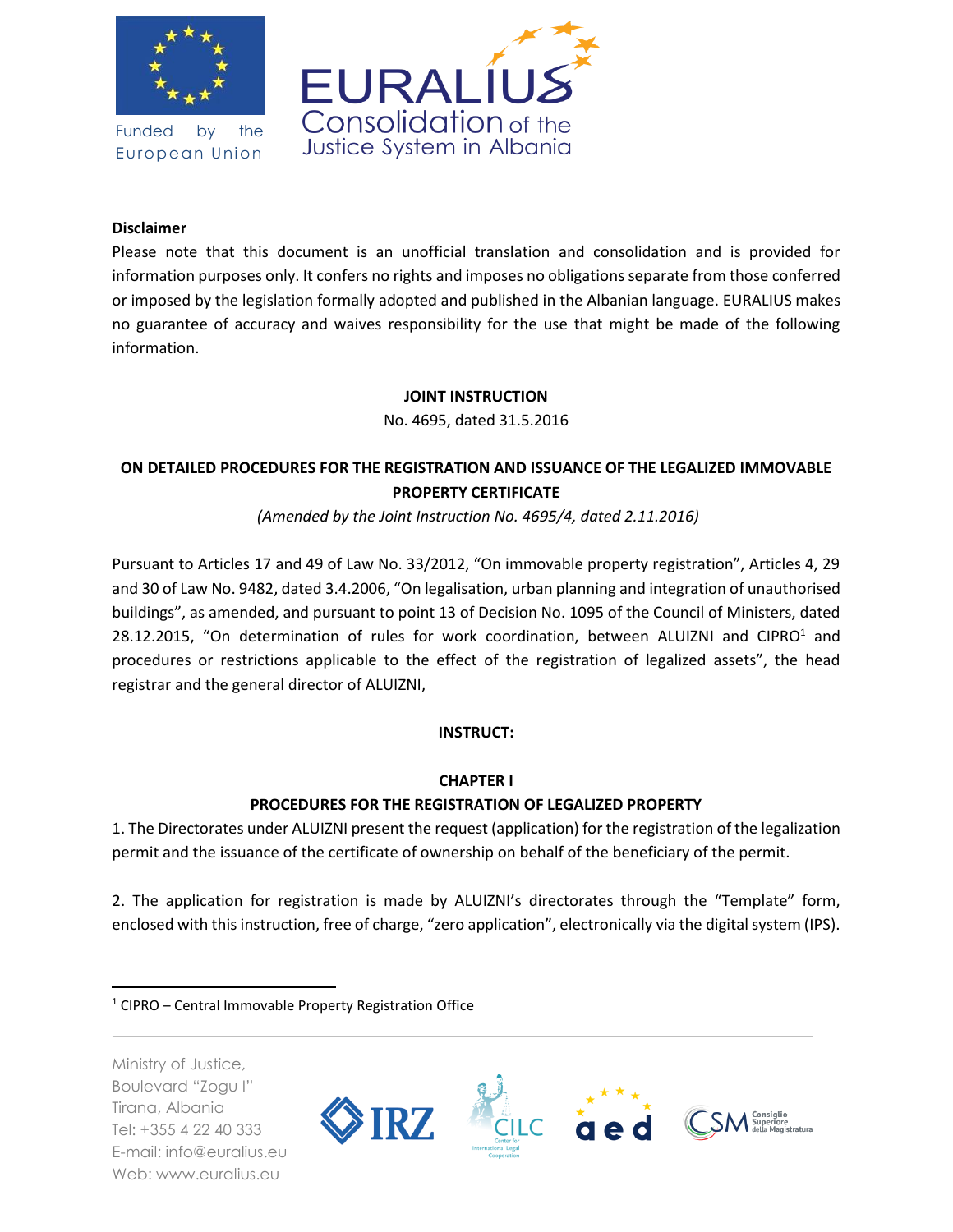

Pursuant to this point, the access of the ALUIZNI directorates to this system is authorized in accordance with the rules of security in accordance with the legislation in force.

3. The application for registration shall contain the name, surname, factual orientation of the location, mobile phone number and shall have determined as the date of application, that of its completion in the digital system (IPS).

4. At the same time, with the electronic application, the ALUIZNI Directorates follow the documentation specified in point 10 of the Decision no. 1095 of the Council of Ministers, dated 28.12.2015, "On determination of rules for work coordination, between ALUIZNI and CIPRO and procedures or restrictions applicable to the effect of the registration of legalized assets". The documentation under this point is attached to a printed copy of the "Template" application form.

5. The application is only made once and is valid for meeting the application deadline, pursuant to Article 38 of Law No. 33/2012, dated 21.3.2012, "On registration of immovable property". Further actions to fill out the possible shortcomings/inaccuracies in the documentation attached to the "application for registration" are carried out through written correspondence between the two institutions.

6. The Registrar shall, within 10 working days from the date of submission of the request, be required to complete the registration after verifying whether the submitted documentation is complete and accurate, based on the definitions of Chapter II of the Decision no. 1095 of the Council of Ministers, dated 28.12.2015.

7. Within 5 days from the date of the registration of the legalization permit, the LIPRO requires ALUIZNI to notify the beneficiary subject to make the payment of service fees to the LIPRO $2$  bank account.

8. If the Registrar finds that there is a lack of complete documentation accompanying the legalization or inaccuracies that compel him to not complete the registration, he/she informs the ALUIZNI Directorate for their completion within the deadline set out in point 6 of this instruction.

9. In the cases provided in point 8 of this Instruction, the ALUIZNI Directorate carries out the necessary procedures, completes and resends the documentation within 10 working days from the date of the written notification of the Registrar.

10. The Registrar is obliged to make the registration, within 10 days from the date of completion and resending the documentation by the Directorate of ALUIZNI, according to point 9 of this Instruction.

<sup>&</sup>lt;sup>2</sup> LIPRO - Local Immovable Property Registration Office



 $\overline{\phantom{a}}$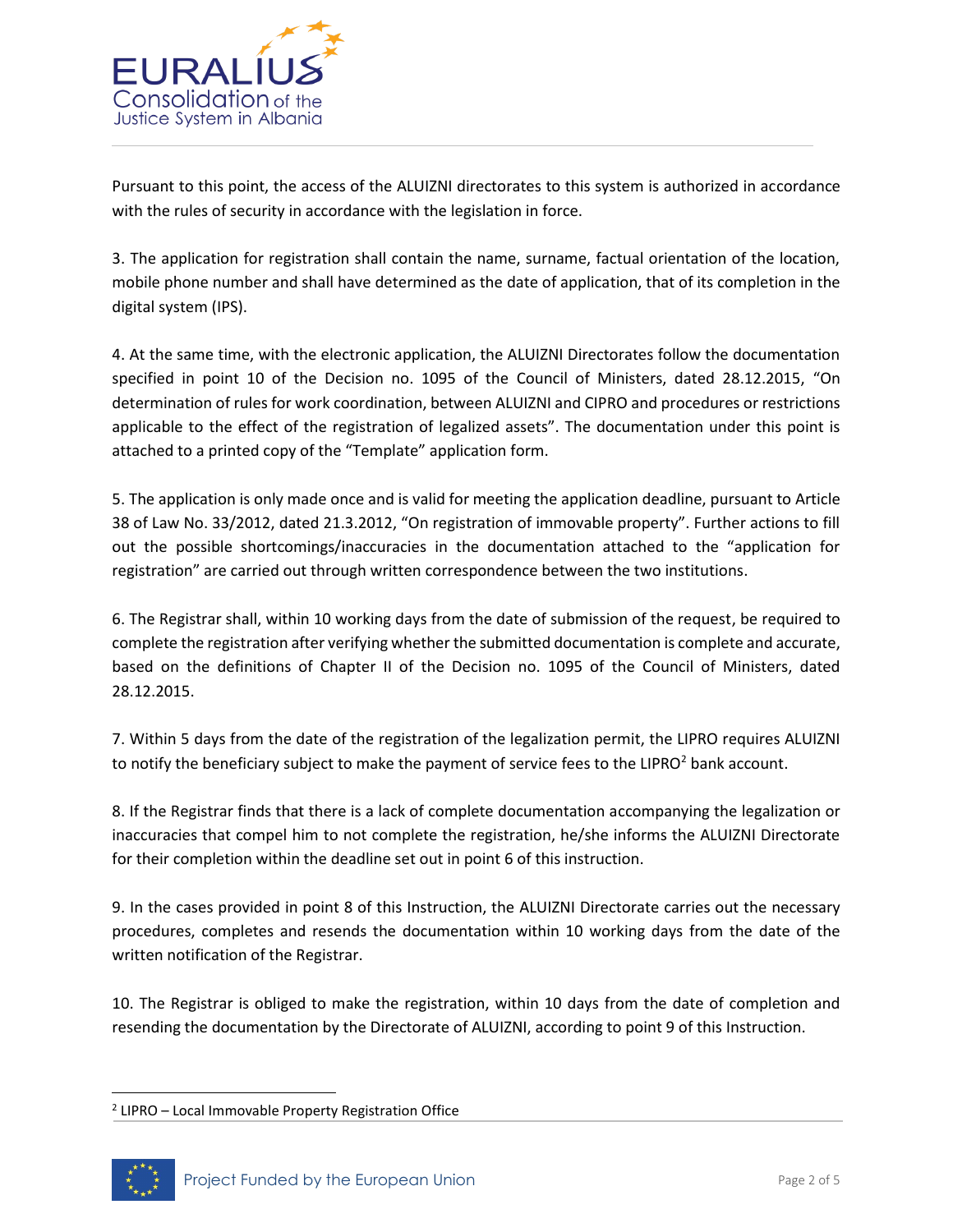

11. Upon the confirmation of payment by the payment entity for service fees, the LIPRO sends the relevant certificate of ownership via mail.

12. The registrar continues with the registration of the legalization permit for the building constructed on the plot of an object that results demolished, it is sufficient that the entity file at ALUIZNI the notarial declaration on the demolition of the building. This documentation is forwarded to the LIPRO along with that set forth in point 10 of Decision No. 1095 of the Council of Ministers, dated 28.12.2015.

# **CHAPTER II REGISTRATION OF LEGALIZATION PERMITS NOT RELATED TO LAND**

13. The registration of approved legalization permit for objects that have no determined relations with the construction plot (land) is made by the registrar in another property card by making the respective notes, within the deadlines specified, according to the cases in points 6 and 10 of this instruction. The Registrar is obliged to issue a certificate of ownership for a legalized object in the procedural order provided in Chapter I of this instruction.

14. For the cases provided in point 13 of this instruction, the Registrar is obliged to make the final registration of the construction plot within 5 working days from the transmission of the CIPRO of the DCM, which approves the transfer of the right of ownership and compensation of owners.

## **CHAPTER III LEGAL MORTGAGE AND RESTRICTIONS**

15. For the cases provided in Law No. 9482, dated 3.4.2006, as amended, and in sub-legal acts, ALUIZNI in the application for registration of the legalization permit also requires the registration of the legal mortgage on the legalized property, at the time of application online through the IPS system, according to point 2 of this instruction.

16. For the cases covered in Chapter II of this instruction, besides the registration of the legalization permit, the registration of the legal mortgage on the legalized construction is always carried out.

17. At the time of registration of ownership on the construction plot, according to point 14 of this instruction, the IPRO is obliged to fill out notes on legal mortgage on this plot (property).

18. At the written request of the ALUIZNI Directorate, the Registrar shall decide the restriction on the legalized property of the debtor entity, according to the provisions made in points 22, 23 of Decision no. 1095 of the Council of Ministers, dated 28.12.2015.

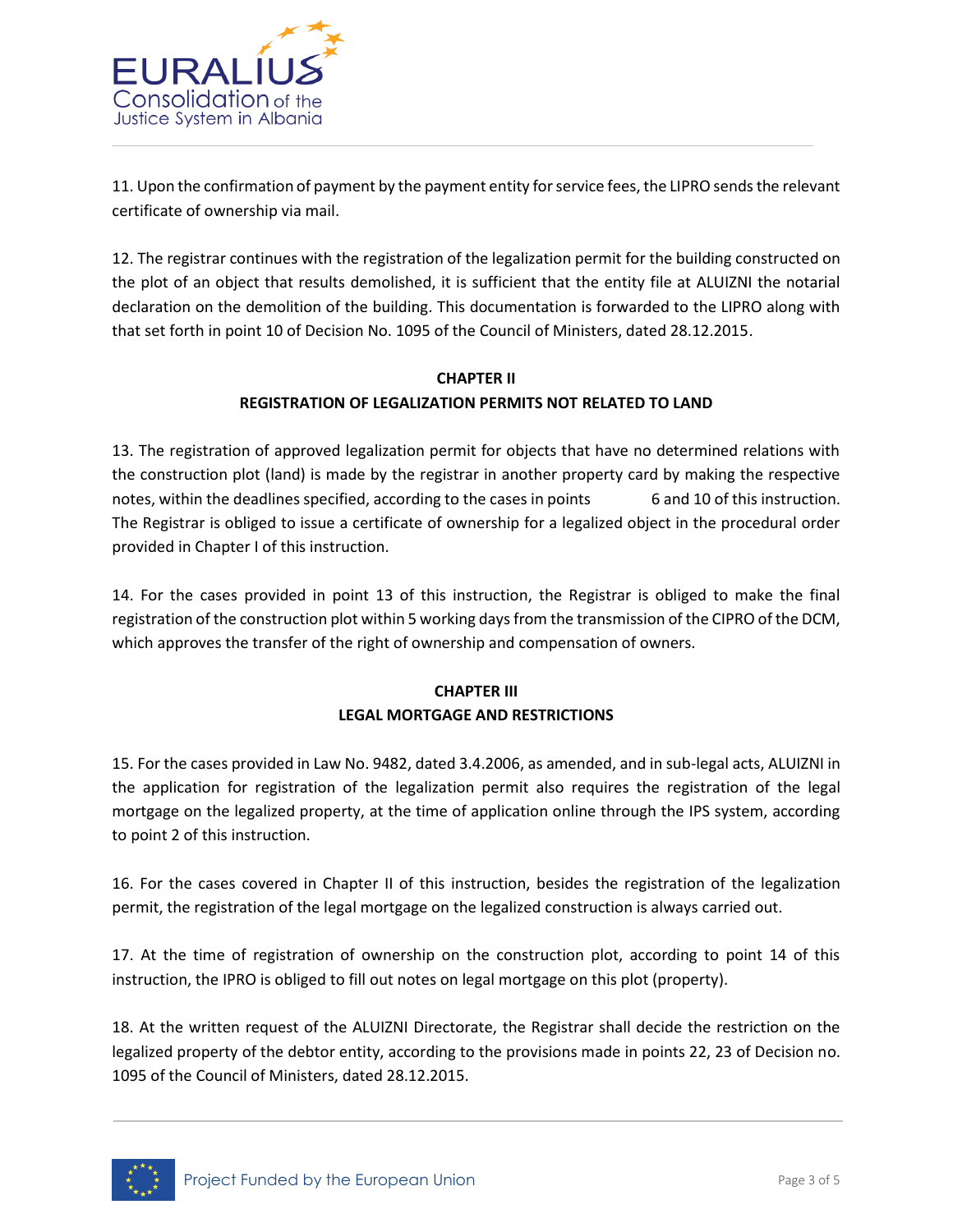

19. The removal of such limitation by the Registrar shall be made after the formal written notification by ALUIZNI on the settlement by the entity of the financial obligation.

20. The cancellation of the legal mortgage is officially notified in writing to LIPRO by ALUIZNI, no later than 5 working days from the submission of the confirmation of the payment of the financial obligation by the beneficial owner. The notification is accompanied by a copy of the payment confirmation and a copy of the "Template" application form.

21. Within 5 working days, from the date of the written notification of the ALUIZNI Directorate, the Registrar deletes the legal mortgage.

### **CHAPTER III SPECIAL RULES**

22. LIPRO determines whether the legalized property will be individual or co-owned (I/B), based on the number of beneficiaries of the legalization permit.

23. For the construction legalized in favor of two or more entities, in accordance with Article 30, point 2, of Law No. 9482/2006, as amended, the registration of the pertaining parts is made:

a) in inseparable, ideal parts, according to the number of the beneficiaries of the permit;

b) in separate parts (physical or not) according to the agreement signed between the beneficiaries and forwarded by ALUIZNI.

24. The LIPRO, in order to determine whether the legalized property (or part thereof) is family (F) is based on a copy of the family certificate of the application time for legalization. If the beneficiary of the legalization permit is subject to a special marital property regime, part of the documentation forwarded according to point 2 of this Instruction will also be the official document proving the special marital regime. On the contrary, the registration is made under the rule of law community.

25. If the LIPRO, upon request for information on legal status, communicates to ALUIZNI that, the correction or upgrade/updating procedures have to be implemented for the cadastral block, the continuation of the legalization procedures of the object is made after the 60-day term, as defined in point 2.4 of the Decision no. 332 of the Council of Ministers, dated 12.3.2008, "On the determination of general rules for the storage and administration of cartographic information obtained from air digital photography of the territory of the Republic of Albania", as amended.

26. When ALUIZNI, before the entry into force of the Decision No. 1095 of the Council of Ministers, dated 28.12.2015, has forwarded the documentation for registration in accordance with Article 49 of Law No. 33/2012, but registration procedures have not been implemented yet, the following will be carried out: